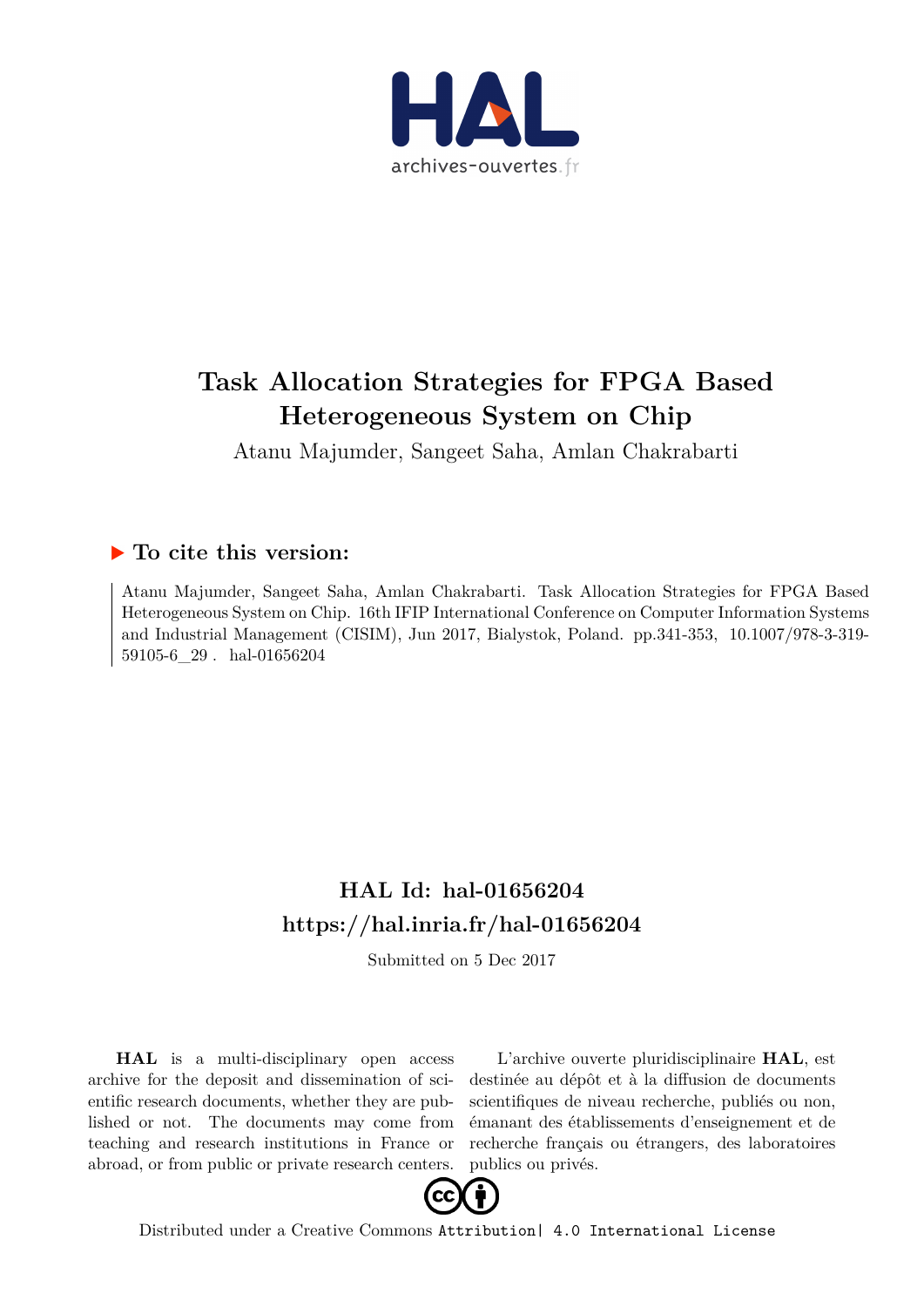## Task Allocation Strategies for FPGA Based Heterogeneous System on Chip

Atanu Majumder, Sangeet Saha, Amlan Chakrabarti

A.K.Choudhury School of IT, University of Calcutta a.majumder007@gmail.com, sangeet.saha87@gmail.com, amlanc@ieee.org

Abstract. FPGA based heterogeneous System On Chips (SOCs) have become a prospective processing platform for modern performance-sensitive systems, like automotive, avionics, chemical reactor etc. In such system, "*makespan*" time minimization plays a crucial role to achieve higher throughput as well as performance efficiency and thus, efficient task allocation schemes are indeed essential. This paper presents two task allocation algorithms for such FPGA based heterogeneous SOCs. The first allocation strategy is based on well known "Branch and Bound" optimization technique. Secondly, we proposed a novel heuristic based allocation mechanism, TAMF (Task Allocation Mechanism for FPGA based heterogeneous SOC). The simulation based experimental results reveal that both the strategies are able to provide lower makespan time over various simulation scenarios with acceptable runtime overheads. Achieved simulation results are further tested through a validation, carried out on practical ZYNQ SOC platform using standard benchmark task sets.

Keywords: Tasks allocation, FPGA, Branch and Bound, makespan time

### 1 Introduction

.

Embedded systems are now-a-days employing FPGAs as a prospecting computing platform in various fields, ranging from avionic and automotive systems, nuclear reactors [1] to synthetic vision, object tracking [2] etc. These FPGAs provide the performance efficiency of a dedicated hardware as well as flexibility of a general purpose processor. Recently, FPGAs are also being integrated in System on Chip (SOC) along with pre-fabricated Hard-core processors and Soft-core processors (Constructed using FPGA logic) [3]. Such "Heterogeneous" systems contain different Processing Elements (PEs) with certain performance characteristic and can execute a set of tasks by assigning them on suitable PEs

As an interesting example, such heterogeneous SOCs may be used as a performance efficient processing platform for automotive systems. In automotive systems [4], an ample amount of routine tasks need to be executed at system instantiation before its full phase functioning begins. Suppose, this SOC will perform the parallel execution of those initial set of tasks by appropriately assigning them on individual PEs, such that the completion time of all tasks are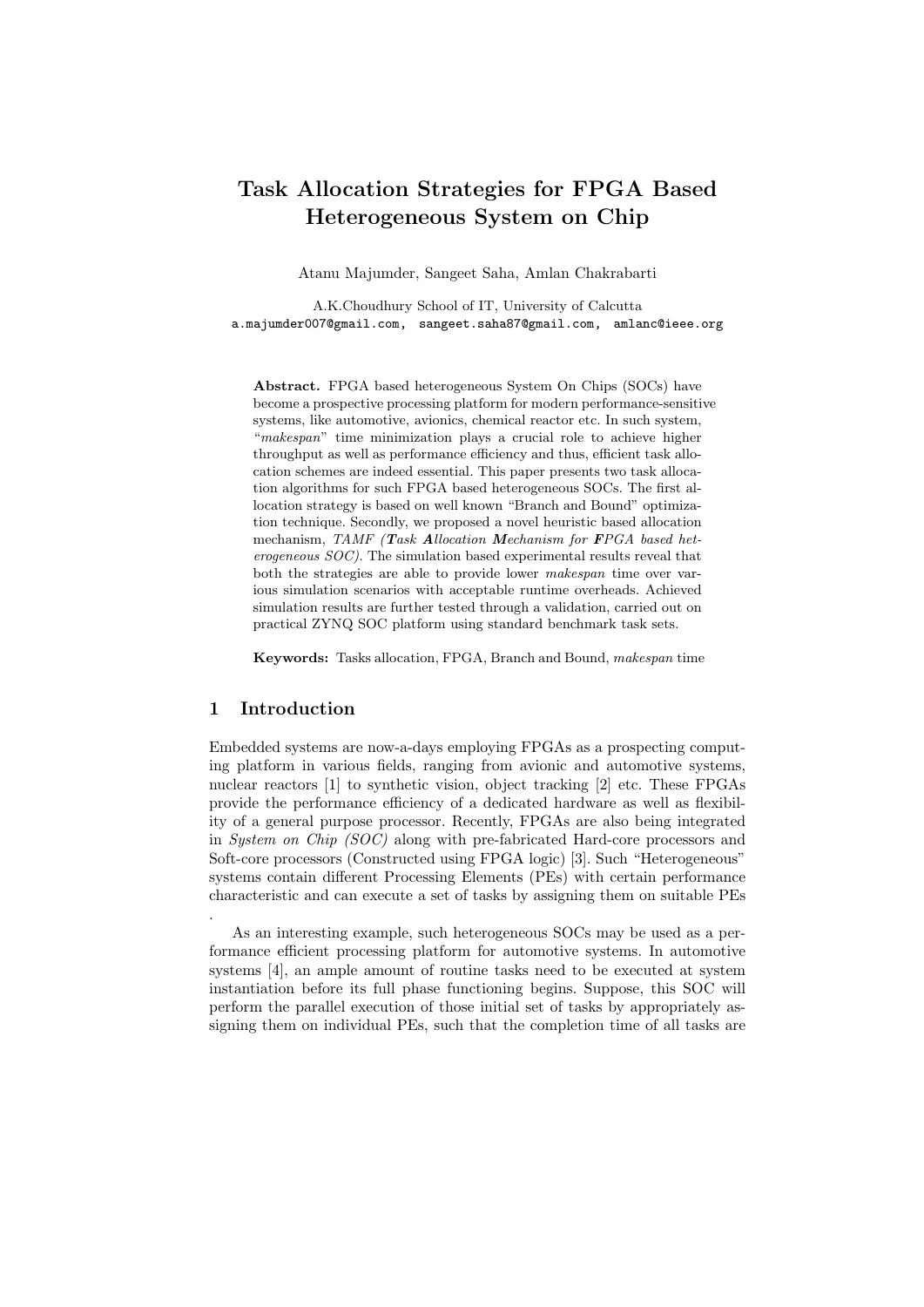#### 2 Atanu Majumder, Sangeet Saha, Amlan Chakrabarti

minimized and the system can quickly start functioning , after its instantiation. Therefore, it is essential to have well defined tasks allocation strategy, feasibility criteria for achieving high resource utilization with performance efficiency.

In this paper, we propose two novel static tasks allocation strategies for FPGA based heterogeneous SOCs. The first strategy is optimal "Branch and Bound" [5] based task allocation technique and the second one, is based on heuristic approach, coined as TAMF allocation strategy. The contributions of this work can be summarized as follows:

- ILP based problem formulation for tasks assignments on FPGA based heterogeneous SOCs.
- Employing the optimal "Branch and Bound" strategy for tasks assignments.  $-$  Proposal of a new TAMF heuristic for faster tasks allotments.
- 
- The experimental results reveal the efficacy of the proposed approaches in various simulation scenarios and also showed that the performance of TAMF is comparable to optimal Branch and Bound technique in most of the cases.
- Validation of the proposed tasks allocation strategies on actual FPGA based heterogeneous SOC named ZYNQ [3], using benchmark task sets.

The rest of the paper is organized as follows. The next section provides a brief discussion on important related works conducted. This is followed by a discussion on the system model adopted in this work in section 3. In section 4, we present the formulation of the tasks allocation problem. The proposed Branch and Bound based strategy and TAMF with illustrating examples, are discussed in section 5 and 6, respectively. Section 7 presents simulation based experimental results along with analysis and discussion on the same. The validation of the approaches on ZYNQ platform is discussed in section 8. The paper finally concludes in section 9.

### 2 Related Work

The generic problem of efficient task allocation on heterogeneous multiprocessor systems (with CPUs and GPUs or Processors having different instruction sets) have drawn considerable research interest in last few years [6, 7]. One stream of researchers [8,9] have delved towards finding out the efficient allocation schemes for *dependent* task sets. On the other hand, a plethora of research works [10,11] are available which dealt with independent tasks sets. Authors in [10], present an Integer Linear Programming (ILP) based tasks allotment scheme which guarantees the execution speedup upto a certain bound. In [11], authors proposed two tasks assignment algorithms and discussed about the performance between migrative allocation approach which allows tasks migration among different types of processors and the non-migrative approach. Further, the problem of tasks handling in heterogeneous multiprocessor systems has spun-off in another direction where tasks could be *static* or *dynamic* in nature. In [12], authors considered static allocation where the tasks remain quantitatively constant through out the schedule. Similarly in [13], authors proposed a dynamic allocation technique for heterogeneous multiprocessor system where tasks arrive in arbitrary instances.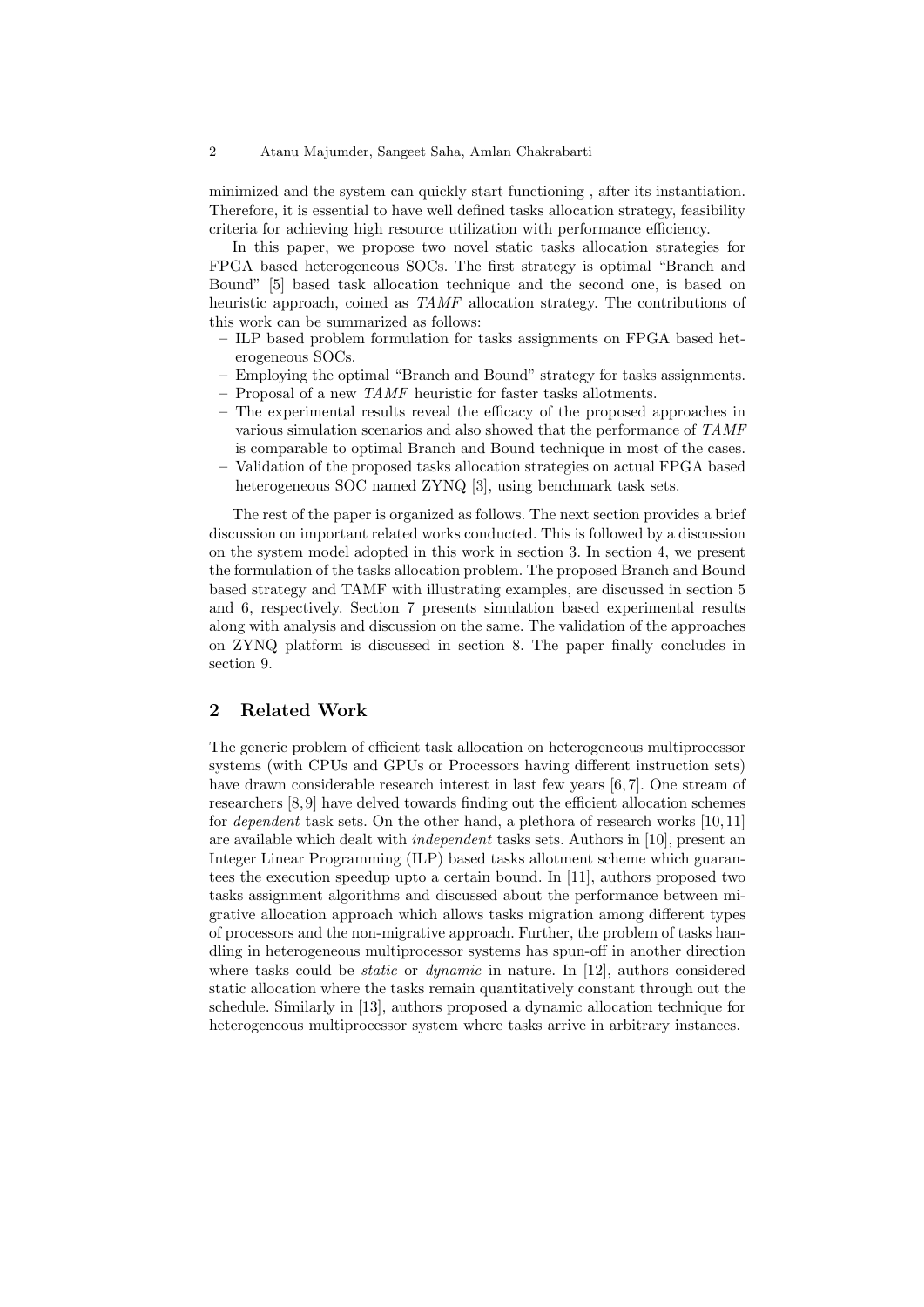Minimization of the  $makespan<sup>1</sup>$  time remains one of the principal research focus for researchers during allocation of tasks on heterogeneous multiprocessors. Thus, the researchers reported both fast heuristic based algorithms as well as optimal algorithms. Heuristics based independent task allocation strategies such as greedy approach, ant colony optimization techniques can be found in [14]. In [15], authors proposed "Branch and Bound" based optimization strategy to achieve optimal solution. However, literatures about tasks allocation on FPGA based heterogeneous SOCs with proper optimization technique is merely a handful. The existing research works [16,17] mainly employed hardware and software tasks partitioning as a tasks allocation strategy. The computation intensive tasks are being executed using FPGA fabric as a hardware task whereas tasks having less computation requirements are assigned to CPUs for execution as a software task. However, such allotments are often plagued with some limitations.

### 3 System Model and Assumptions

The system model, considered in this work is a FPGA based heterogeneous SOC. Our heterogeneous SOC contains an FPGA logic area and pre-fabricated Hard Cores (HCs). Further, the FPGA logic consists of Reconfigurable Regions or tiles (RRs) to execute hardware tasks and Soft Cores (SCs) (which constructed using FPGA logic) for software tasks execution. Hence, the system model under consideration contains three distinct types of PEs that is RR, SC, HC which completely resembles with modern ZYNQ [3] architecture. Depending upon the SOC architecture, a particular type of PE could exist in multiple units.

Being an embedded system, the initial distributions of tasks are known at design time and each task is capable of running on each type of PEs. The proposed system model is further characterized by the following assumptions:

- A task cannot execute simultaneously on two distinct PEs at same instant and will be strictly executed on a single PE (till it execution requirements fulfills), which implies that tasks are non-migrative in nature.
- Tasks are independent and thus, each PEs can operate in parallel to execute an individual task.
- The cost of execution of each task over each distinct type of PEs is calculated through profiling and stored in offline.
- PEs are capable to suffice the memory and I/O requirements of any task.

At system instantiation (time,  $t = 0$ ), a fixed number of tasks will arrive for possible allotment on SOC and will be stored in a queue. Our strategy will attempt to allocate tasks, such that the makespan time gets minimized. Algorithms will operate through a dedicated HC (termed as allocator ) and will allocate tasks on respective PEs, as per the outcome. The pictorial representation of the proposed system model is shown in figure 1. A practical validation of the proposed system model on physical ZYNQ platform is illustrated in section 8.

<sup>&</sup>lt;sup>1</sup> It is the total length of the schedule i.e. when all the tasks have finished their execution.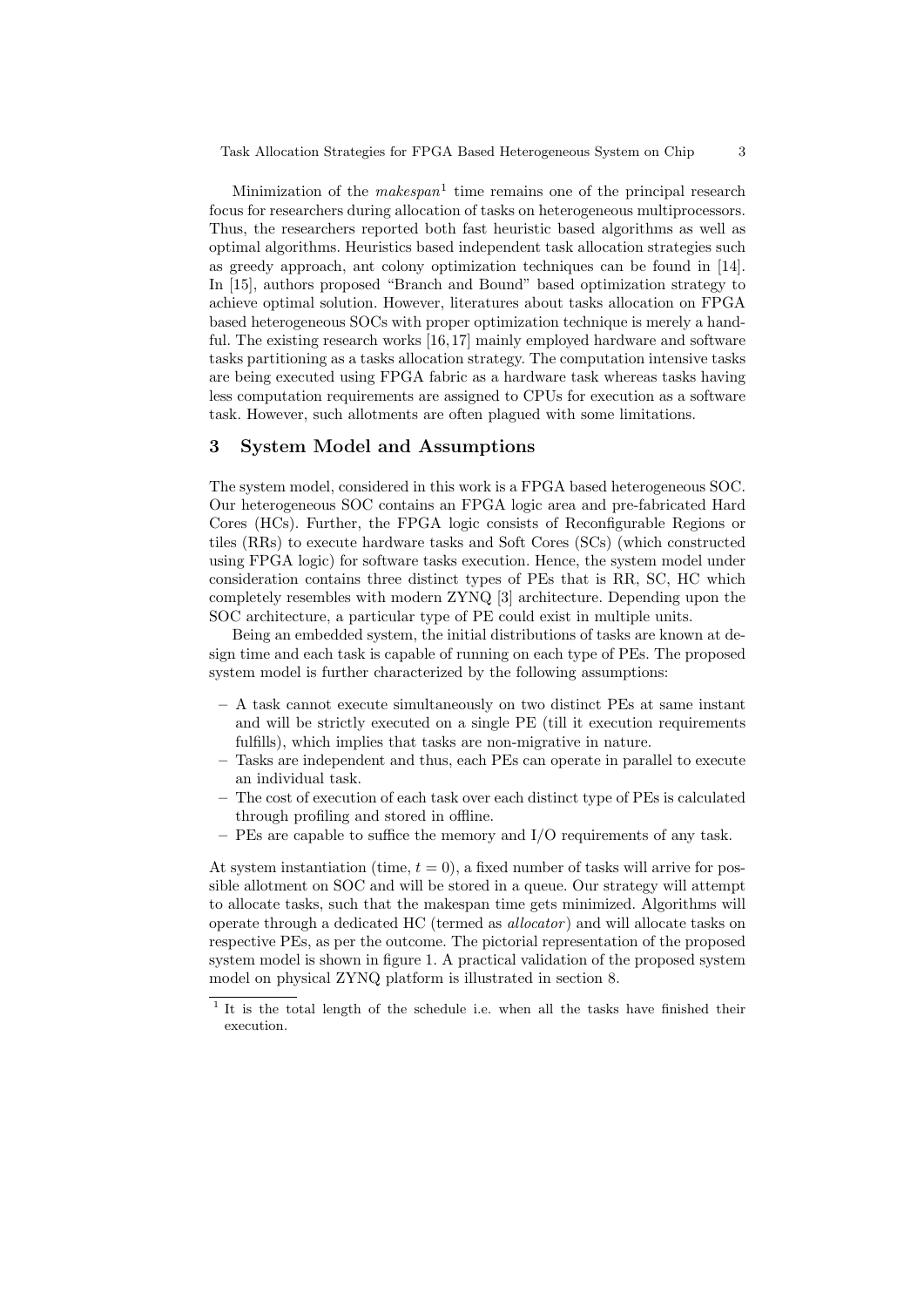4 Atanu Majumder, Sangeet Saha, Amlan Chakrabarti



Fig. 1. System Model

## 4 Problem Formulation

Let us assume a task set  $\tau = \{T_1, T_2, ..., T_N\}$ , arrives for possible allotment over M distinct types of PEs where each  $j<sup>th</sup>$  type of PE is comprised of  $k<sup>j</sup>$  units. Such multiple units of a particular type of PE is individually referred as "core". It may be noted that the cost of execution of a task, will be same for all the cores which belong to a particular type of PE.

At a particular instant t, we can allocate at to  $(\sum_{j=1}^{M} k^{j})$  tasks for parallel execution over all resources. Let,  $C_{i,j}$  denotes the cost of execution incurred by  $T_i$  when assigned to  $j^{th}$  type of PE. Let us define a binary variable  $t_{ikj}$  as follows:

$$
t_{ik^j} = \begin{cases} 1, \text{ when } T_i \text{ is assigned to any one of the } k^j \text{ cores of } j^{th} \text{ type PE} \\ 0, \text{ otherwise} \end{cases}
$$

Hence, we can illustrate the makespan time  $mk$  as:

$$
mk = Max \{ \sum_{i=1}^{n} \sum_{i'=1}^{k^j} C_{ij} * t_{ik} \}, \ \ \forall j \in \mathcal{M}
$$
 (1)

where,  $\eta$  denotes the number of tasks assigned to  $j^{th}$  type of PE.

In order to achieve lower  $mk$ , the objective function can be defined as :

$$
Minimize \t mk \t\t(2)
$$

Subject to the following constraints :

- The maximum number of tasks that can operate in parallel at a particular instant, can be atmost equal to the total number of available resources.
- No task can simultaneously execute on different resources. Thus, at a particular instant, following equation has to be satisfied.

$$
\sum_{j=1}^{M} \sum_{i'=1}^{k^j} t_{ik^j} \le \sum_{j=1}^{M} k^j
$$
 (3)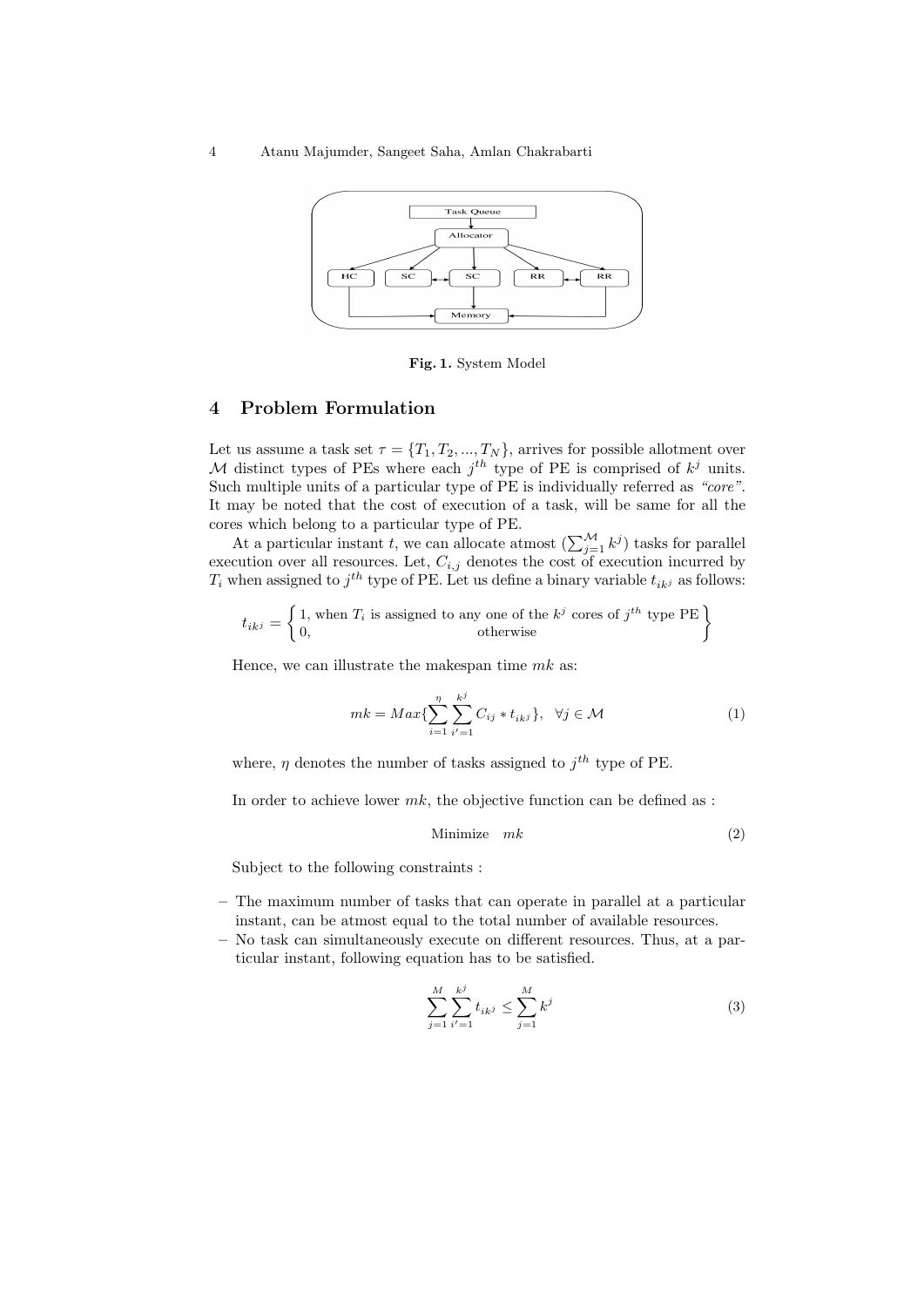## 5 Branch and Bound Based Allocation Strategy

The above problem formulation clearly depicts that the proposed task allotment phenomena turns into an ILP based optimization problem and hence, NPcomplete in nature [18]. Once a problem enrolls into the NP-complete category, it is very unlikely that an algorithm with polynomial time complexity can be designed in order to solve that one. The optimal Branch and Bound [5], implicitly enumerates all of the feasible solutions by forming and traversing a "state space tree."<sup>2</sup> The tree is constructed using DFS [19] algorithm. At each node of the state space tree, the Lower Bound (LB) has to be calculated such that, search effort for probing the solution space can be reduced.

The cost incurred by the allocated tasks and the probable (underestimate) cost that will be incurred by the remaining unallocated tasks, will reflect as a sum in LB. Similarly, Upper Bound (UB), is calculated by considering the worst case cost (instead of minimum cost) of the unallocated tasks.

At a particular node  $(N_T)$ , if the calculated LB appears to be larger or equal to the best solution result found so far, then the enumeration of the subtree rooted at  $N_T$  can be skipped. It definitely implies that some nodes and subtrees will be "*pruned-off"* but it will obviously not jeopardize the optimality.

The pseudo-code for the proposed Branch and Bound strategy is shown in algorithm 1. In the following section, we will illustrate an example which will depicts our proposed Branch and Bound allocation strategy through a test case.

|    | <b>Algorithm 1:</b> Branch and Bound Based Allocation Strategy                                      |
|----|-----------------------------------------------------------------------------------------------------|
|    | <b>Input:</b> Task set $\tau$ , M types of PEs (including $k^j$ units)                              |
|    | <b>Output:</b> Allocation of tasks which provide minimum $mk$ .                                     |
|    | 1 For each PE, calculate the minimum task execution costs;                                          |
|    | Sum up those minimum execution costs and assign to <i>Start_Value</i> ;                             |
| 3  | while $\tau$ is not empty do                                                                        |
| 4  | for each task $T_i \in \tau$ do                                                                     |
| 5  | Find the $LB$ for each type of PEs;                                                                 |
| 6  | Find task $T_{\beta}$ which provides $min\text{-}LB$ (minimum LB) for say, $j^{th}$ PE;             |
| 7  | {In case of multiple existence of $min-LB$ , choose any arbitrary $T_{\beta}$ };                    |
| 8  | Calculate UB of $T_\beta$ for that $j^{th}$ PE;                                                     |
| 9  | $\textit{Allocated\_Value} = \text{Summation of the costs of already allocated task/tasks};$        |
| 10 | <b>if</b> $(min-LB + Allocated\_Value) \geq Start\_Value \textbf{ AND } min-LB < UB \textbf{ then}$ |
| 11 | Assign $T_{\beta}$ to $j^{th}$ PE;                                                                  |
| 12 | Remove $T_{\beta}$ from the $\tau$ ;                                                                |
| 13 | else                                                                                                |
| 14 | Choose the next $min\text{-}LB;$                                                                    |
| 15 | Go to step 10;                                                                                      |
|    | 16 Find $mk$ using equation 1.                                                                      |

 $^{\rm 2}$  A tree constructed in the solution space.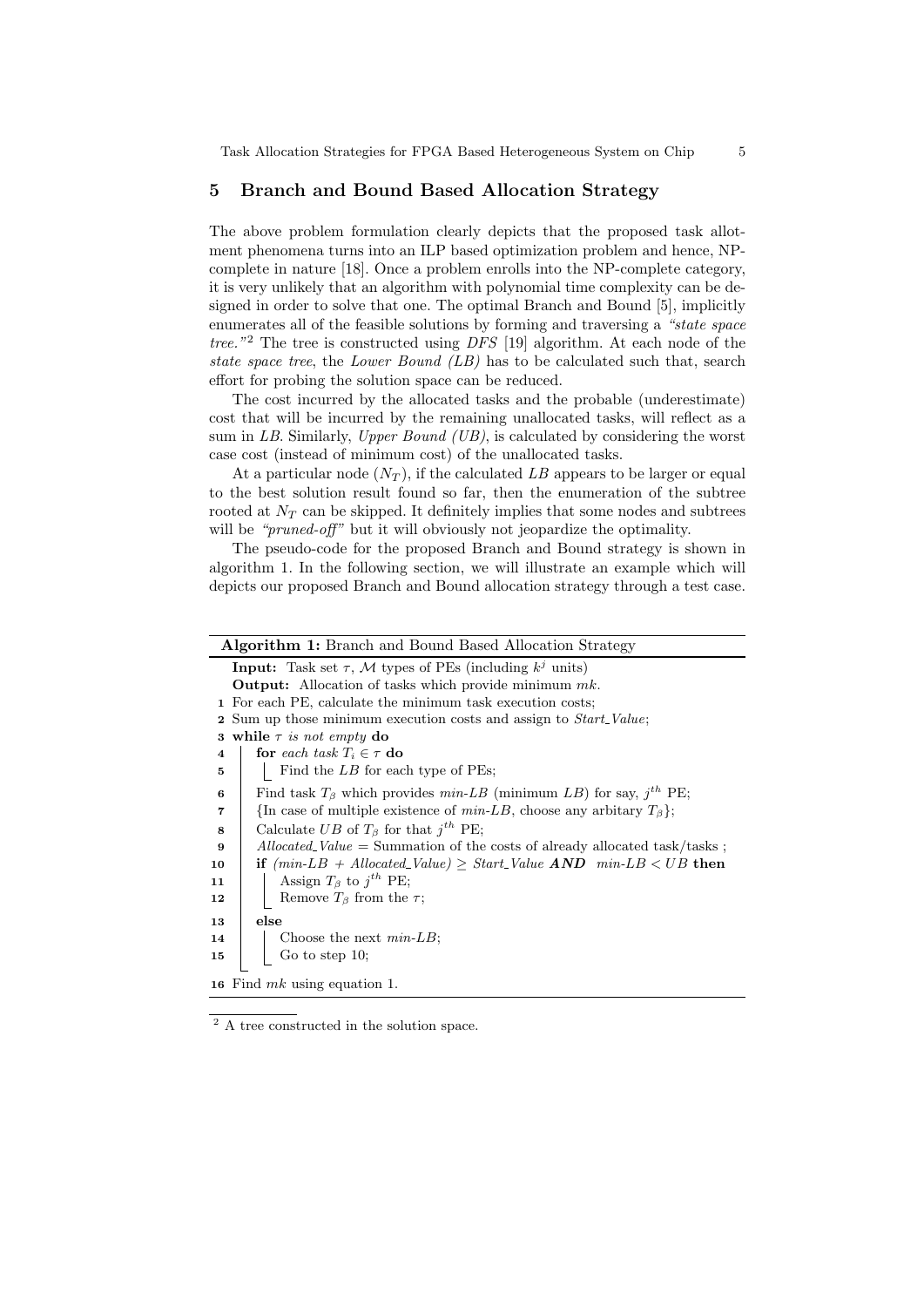#### 6 Atanu Majumder, Sangeet Saha, Amlan Chakrabarti

#### 5.1 An example of Branch and Bound (BnB) based Strategy

Let us consider six tasks,  $\tau = \{T_1, T_2, ..., T_6\}$  that appear for the possible allotment (such that makespan time get minimized) in our proposed FPGA based heterogeneous SOC. Let us assume that system under consideration contains, one unit of RR  $(k<sup>1</sup> = 1)$ , two units of SC (hence,  $k<sup>2</sup> = 2$ ; core<sub>1</sub> and core<sub>2</sub> of SC) and two cores of HC  $(k^3 = 2)$ , one of which is dedicatedly acting as allocator. The performance of each task over these three  $(M = 3)$  distinct types of PEs is measured through profiling and displayed in Table  $1<sup>3</sup>$  It may be noted that the execution performance for both the cores of SC will be same and hence, not explicitly shown in the Table 1.

Table 1. Tasks Parameters

Table 2. Tasks LBs

| Tasks<br>$_{\rm PEs}$ | $\tau$        | $T_2$ |   | $T_3  T_4  T_5 $ | $T_6$ | Tasks<br>₽Es | $T_1$ | $T_2$         | $T_3$ | $T_4 T_5$ |                                        | $\, T_6 \,$ |
|-----------------------|---------------|-------|---|------------------|-------|--------------|-------|---------------|-------|-----------|----------------------------------------|-------------|
| HC                    | 4             |       |   |                  | 5     | HC           |       | $\mathcal{L}$ | 1 ດ   | 25        | $\mathcal{L}$                          | 14.         |
| SC                    | $\Omega$<br>ω |       |   |                  | 3     | SC           | 19    | $\epsilon$    |       | ാ∩        | 19                                     | 12          |
|                       | −             |       | U |                  | 5     | RR           | !4    | 16            | 15    | 16.       | $\mathbf{1}$ $\mathbf{6}$ $\mathbf{1}$ | 12          |

The minimum execution cost demanded by HC is one time-unit for executing  $T_3$ . Similarly, SC demands minimum three time-units for both the cores and RR demands minimum five time-units while executing the tasks  $T_6$  and  $T_3$ , respectively. Hence,  $Start\_Value = 1+3+3+5 = 12$ .

A particular  $LB$  value can be calculated as follows: let us consider,  $T_6$  is allocated in SC and thus, the incurred cost of  $T_6$  will be 3 time-units. This allocation implies that, SC ( $core_1$ ) and  $T_6$  will be out of consideration for the next course of calculation. The minimum cost that will be incurred by *remaining* unallocated tasks can be found as: "minimum execution cost demand by  $HC$ ": 1 + "minimum execution cost demand by SC  $(core<sub>2</sub>)$ ": 3 + "minimum execution cost demand by RR": 5. Hence, the corresponding LB becomes :  $3+(1+3+5)=12$ . Similarly, by considering each individual allotment possibilities, LBs for each task corresponding to each type of processing resource is calculated and shown in tabular form in the Table 2.

Following the steps 6-8 of algorithm 1,  $min$ -LB can be found as 12 of  $T_6$ for SC ( $core_1$ ). Hence,  $UB$  of  $T_6$  for SC can be calculated as follows: "maximum execution cost for HC":  $(14)$  + "maximum execution cost for SC (core<sub>2</sub>)": (11)+ "maximum execution cost for RR":  $(9)$  + cost of  $T_6$  for SC (core<sub>1</sub>) (3). Hence,  $UB$  of task  $T_6$  for SC becomes : 37. Before the task allocation procedure begins, Allocated Value is initialized as zero. Thus, it may be observed that  $T_6$ is satisfying the conditions stated in step 10 of the algorithm 1. Hence,  $T_6$  successfully assigned to SC (core<sub>1</sub>) and removed from the task set  $\tau$ . In the same way, following the steps of algorithm 1, the allocation procedure will continue

 $^3$  The values corresponding to tasks are depicting the execution cost in terms of timeunits.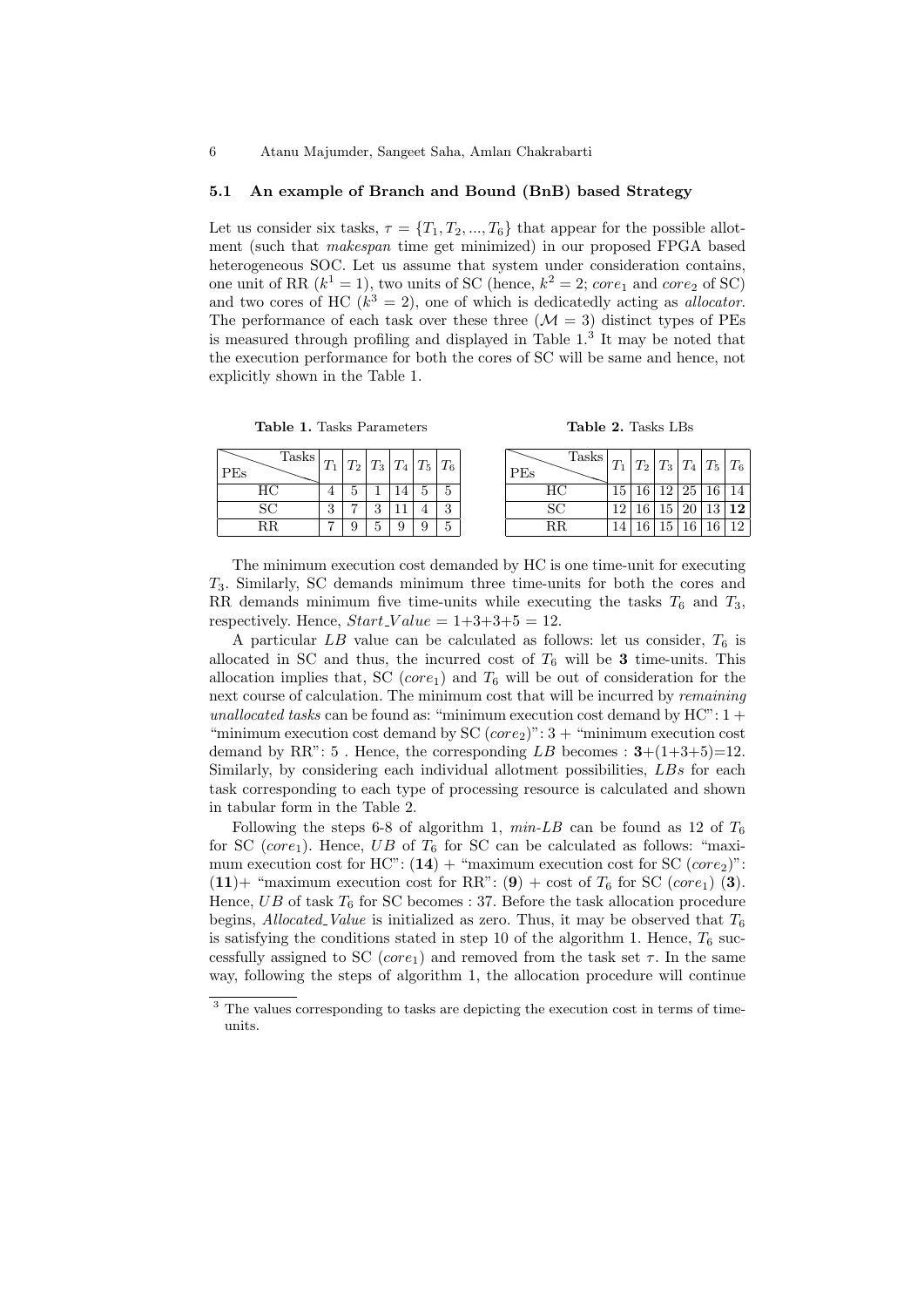Table 3. Tasks allotment and  $mk$ : BnB Based

| PEs         | Allocated                                  | Consumed $ mk $ |   | Time                   |       |  | 2 3 4 5 6 7 8 9 |  |  |
|-------------|--------------------------------------------|-----------------|---|------------------------|-------|--|-----------------|--|--|
|             | Task(s)                                    | $\rm Cost$      |   | PEs                    |       |  |                 |  |  |
| HC.         | $T_2, T_3$                                 | $5+1=6$         |   | HC                     |       |  | 13              |  |  |
|             | SC $\vert Core_1 \langle = T_1, T_5 \vert$ | $3+4=7$         | 9 | SC(core <sub>1</sub> ) | $T_1$ |  |                 |  |  |
|             | $Core_2 \leq T_6$                          |                 |   | SC(core <sub>2</sub> ) |       |  |                 |  |  |
| $_{\rm RR}$ |                                            |                 |   | RR                     |       |  |                 |  |  |
|             |                                            |                 |   |                        |       |  |                 |  |  |

Table 4. Tasks allotment by TAMF

until  $\tau$  becomes empty. The final task allocation scenario and corresponding  $mk$ is shown in Table 3.

## 6 TAMF-Working Principle

It is worth mentioning that Branch and Bound strategy demands higher degree of computations and may become computationally intensive when the number of task increases. Hence, we propose a novel heuristic based tasks allocation strategy called TAMF. TAMF will be executed once at system instantiation and tasks will be allocated as per the achieved task-to-PE mapping information.

At the beginning of TAMF, the task set  $\tau$  gets ready with sorted execution cost of each task (in non-decreasing order) for different types of PEs. We assume that each type of PE provides minimum execution cost for atleast one task. Hence, TAMF will choose the element of the sorted sequence for allocation. It ensures that the task will be allocated to that particular PE for which it has the minimum execution cost. Now as soon as core/cores of a PE, finishes its preassigned execution, it will look for the next most eligible candidate task  $T_{\alpha}$ .  $T_{\alpha}$ can only be allocated to a "free"<sup>4</sup> PE, if and only if the following two conditions hold alternatively:

i. The execution cost of the  $T_{\alpha}$  is minimum for the free PE (among all PEs).

ii. The execution cost of the  $T_{\alpha}$  for the free PE  $\leq$  average execution cost of  $T_{\alpha}$ .

Here, both the conditions attempt to ensure that  $T_{\alpha}$  should completes with its lower execution requirement and thus, maximizing the probability of having minimum mk. Moreover, the allocation of  $T_{\alpha}$  to any other PE might not be able to provide better  $mk$ . TAMF will continue its own operation till any unallocated task remains. The pseudo-code for TAMF is depicted in algorithm 2.

#### 6.1 TAMF in work: an example

Let us consider, the same set of tasks  $\tau$  as shown in Table 1. As stated earlier, in this case  $\tau$  contains all the parameters in a sorted fashion. Let us consider  $T_1$ as a first candidate for allocation. It may be noted that the execution cost of  $T_1$ , related to each PEs is already being stored in a sorted sequence.  $T_1$  consumes minimum execution cost 3 time units while executes in SC. On the other hand, the average execution cost of  $T_1$  over all PEs becomes:  $\{(3+4+7)/3\}$ . It may

<sup>4</sup> The PE finished its earlier execution and currently not executing any task.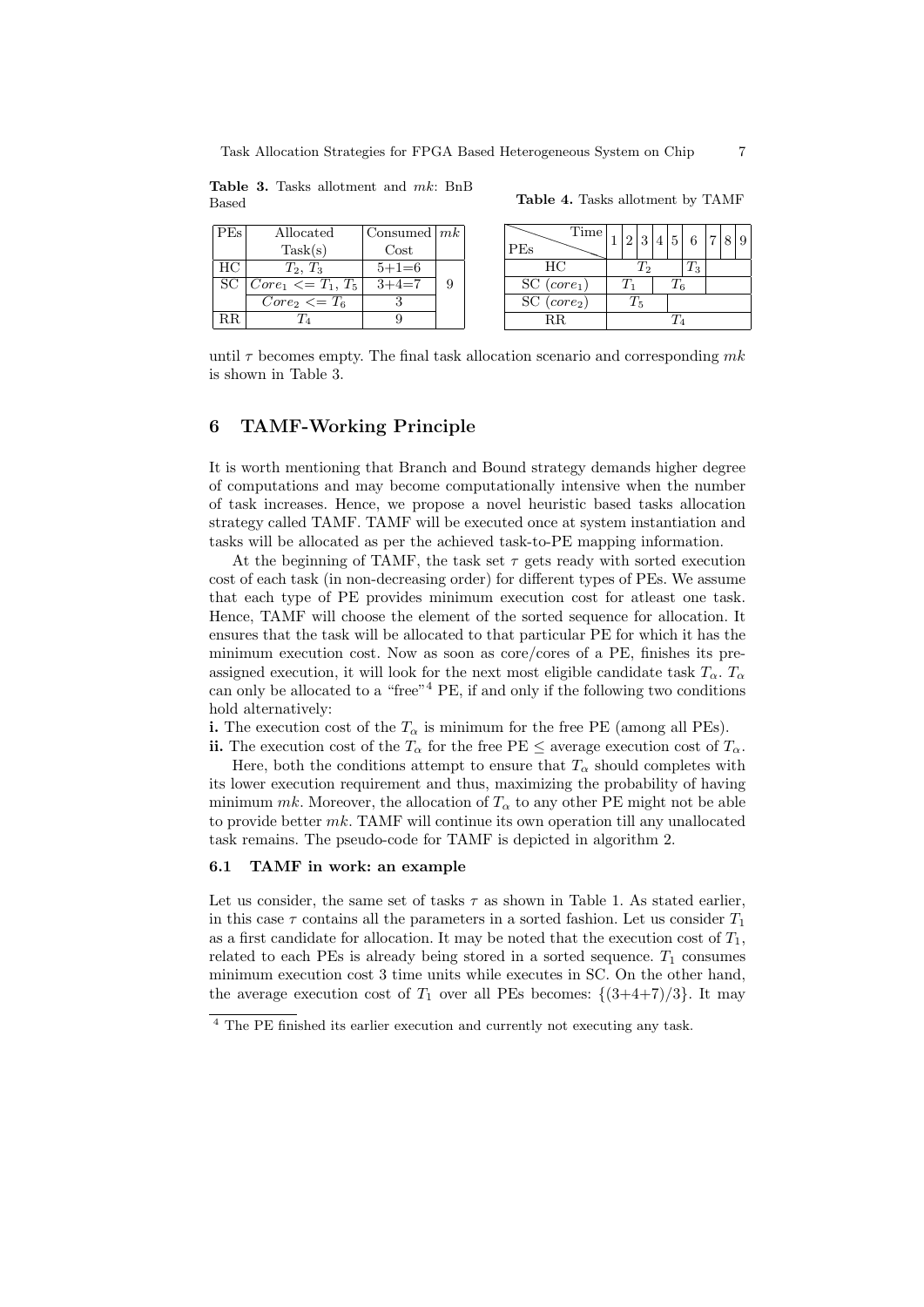| <b>Algorithm 2: TAMF</b> |                                                |  |  |  |  |  |  |  |  |  |
|--------------------------|------------------------------------------------|--|--|--|--|--|--|--|--|--|
|                          | <b>Input:</b> Task set $\tau$ , M types of PEs |  |  |  |  |  |  |  |  |  |

**Output:** Allocation of tasks for achiveing minimum  $mk$ . 1  $\{T_{\alpha}:\text{next candidate task}; C_{\alpha j}:\text{execution cost of }T_{\alpha}\text{ in }j^{th}\text{ PE}; C_{\alpha j}^{min}=\}$  $\min\{C_{\alpha j}\}, \forall j \in \mathcal{M} : \text{minimum execution cost of } T_{\alpha} \text{ in } j^{th} \text{ PE}; C_{\alpha}^{avg} = \sum_{i=1}^{M} C_{\alpha j} / \mathcal{M}$ : average execution cost of  $T_{\alpha}$  over all PEs  $\}$ ;  $\sum_{j=1}^{M} C_{\alpha j} / \mathcal{M}$ : average execution cost of  $T_{\alpha}$  over all PEs }; 2 while  $\tau$  is not empty do 3 for each j<sup>th</sup> free PE,  $j \in \mathcal{M}$  do 4 if Cαj == C min αj OR Cαj ≤ C avg <sup>α</sup> then 5 | | Assign  $T_{\alpha}$  to the  $j^{th}$  PE; 6 | | | Remove  $T_{\alpha}$  from  $\tau$ ;  $\mathbf{z}$  j j  $j^{th}$  PE become free when  $C_{\alpha j}$  completes.; 8 Find mk using equation 1;

be observed that  $T_1$  satisfies the condition, stated in step 4 of the algorithm 2. Hence,  $T_1$  is allocated on SC (arbitrarily, core<sub>1</sub>) and removed from  $\tau$ .

By following the same way,  $T_2$  gets allocated in HC but  $T_3$  could get allocated in HC when  $T_2$  finishes. Similarly, other tasks will be allocated by the following algorithm 2. The respective allocation and execution sequence of each task is shown in Table 4. It is very much evident that all the tasks complete their execution requirements within 9 time units and thus,  $mk = 9$ .

## 7 Experiments and Results

The performance of the Branch and Bound based strategy and TAMF have been evaluated by conducting simulation based experiments using randomly generated task sets whose execution cost corresponding to a PE have been taken from normal distribution. The performance metrics used for evaluation are *makespan* time as defined in equation 1 and the Computational Overheads, CO (measured in terms of consumed clock cycles / CPU ticks). Data sets for various values of  $N$  (10 to 30)<sup>5</sup>, have been generated on systems containing total 2 to 8 cores of three types of PEs. Each result is generated by executing 50 different instances of each data set type and then taking the average over these 50 runs.

Table 5 shows the performance variation of Branch and Bound (BnB) based strategy and TAMF over different number of processing resources. It may be observed from the third and fourth column of the table, that BnB based technique can effectively eliminate the possible numbers of solution (by traversing less number of nodes) through an intelligent pruning technique. Moreover, as N increases, the computation overhead related to the  $LB$  estimation also increases (lines 4-5, Algorithm 1) and thus, the  $CO_{BnB}$  of overall strategy increases. Another notable observation reveals that when the number of processing resources

<sup>&</sup>lt;sup>5</sup> routine tasks within an embedded system typically lies within this range [20]

 $^6$  PEs with individual number of cores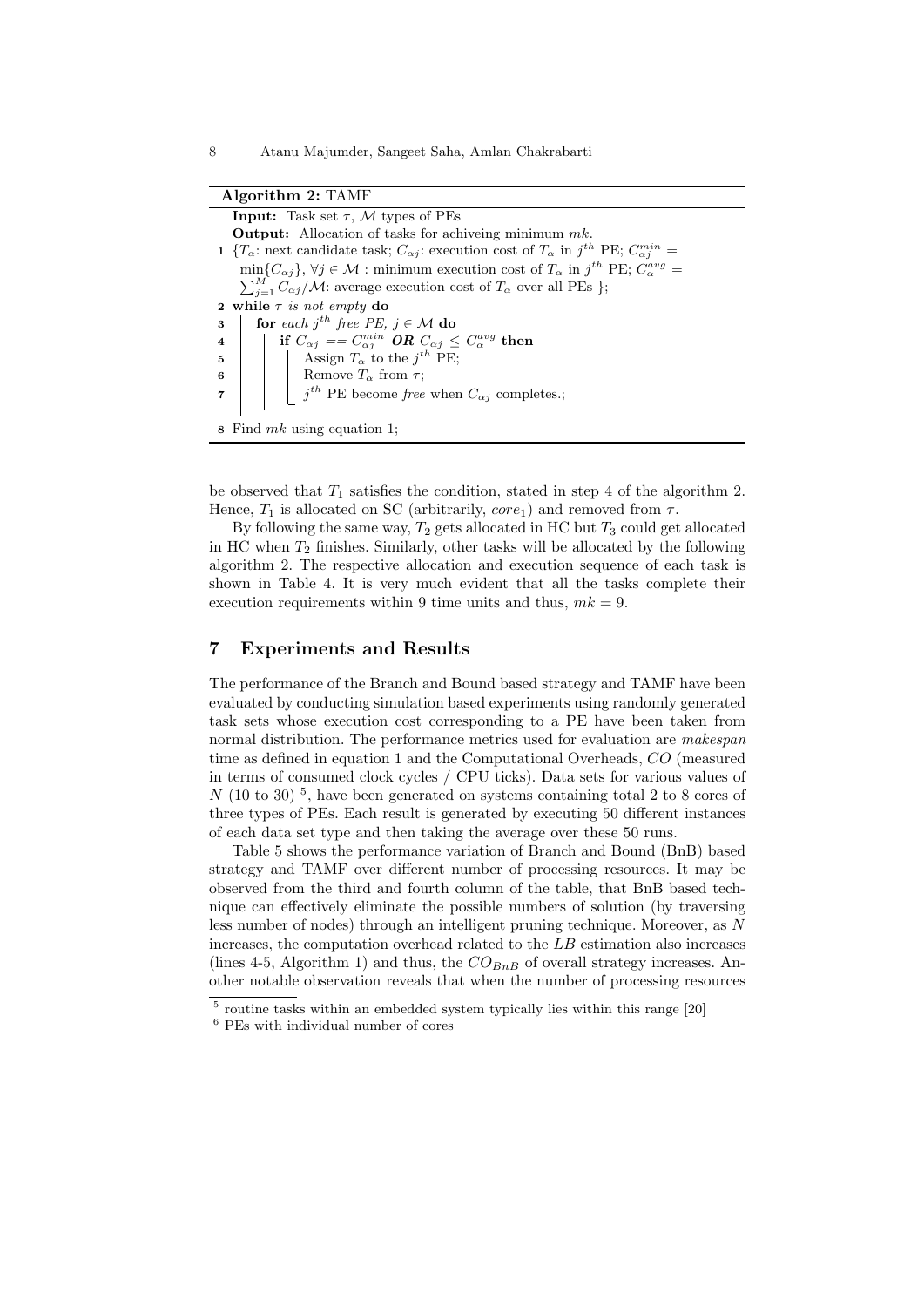| $PEs^6$  | N  | BF Prun   | AF prun | $CO_{BnB}$ | $CO_{TAMF}$ |
|----------|----|-----------|---------|------------|-------------|
| $HC - 2$ | 10 | $> 100^2$ | 330     | 1080551    | 243112      |
|          | 15 | $> 100^2$ | 720     | 2775883    | 384098      |
| $SC - 2$ | 20 | $> 100^2$ | 1260    | 5490998    | 535518      |
|          | 25 | $> 100^2$ | 1950    | 9675934    | 679567      |
| $RR - 2$ | 30 | $> 100^2$ | 2790    | 15481722   | 832551      |
| $HC - 3$ | 10 | $> 100^2$ | 440     | 1755676    | 252107      |
|          | 15 | $> 100^2$ | 960     | 4621855    | 391578      |
| $SC - 3$ | 20 | $> 100^2$ | 1680    | 10279888   | 552077      |
|          | 25 | $> 100^2$ | 2600    | 17389423   | 724583      |
| $RR - 2$ | 30 | $> 100^2$ | 3720    | 28938997   | 877661      |

Table 5. Performance of Branch and Bound (BnB) based strategy and TAMF

 $N:$  Number of tasks,  $BF$  Prun;  $AF$  Prun: Numbers of expected and actual nodes traveled respectively,  $CO_{BnB}$ : Computational overheads in terms of Clock ticks for Branch and Bound based strategy,  $CO_{TAMF}$ : Computational Overheads for TAMF

increases by keeping  $N$  fixed, the number of traversed node (AF prun) as well as  $CO_{BnB}$  also increases, this is mainly because the additional overheads incurred in LB calculation for the increment in processing resources. This observations is also supported by figure  $2(a)$ .

Table 5 also establishes the fact that TAMF demands less computational overhead than Branch and Bound based strategy. This observation may be attributed to the fact that being a heuristic based policy, TAMF does not implicitly enumerate all possible solutions instead, employs task selection mechanism with linear overhead and thus, costs less  $CO_{TAMF}$ . Moreover, like BnB based strategy, increase in  $N$  also endorses increment in TAMF's overheads. However, if  $\overline{BnB}$ based strategy and TAMF runs on an allocator whose frequency is 1.5 GHz then  $CO_{BnB}$  and  $CO_{TAMF}$  for  $N = 10$  (with six processing resources) becomes 0.72 and 0.16 in milliseconds, respectively. Figure 2(b), depicts bar chart showing



Fig. 2. Performance of BnB Based strategy and TAMF

makespan time  $(mk)$  produced by Branch and Bound based strategy and TAMF for number of tasks  $(N)$  varying from 10 to 30 with constant number of process-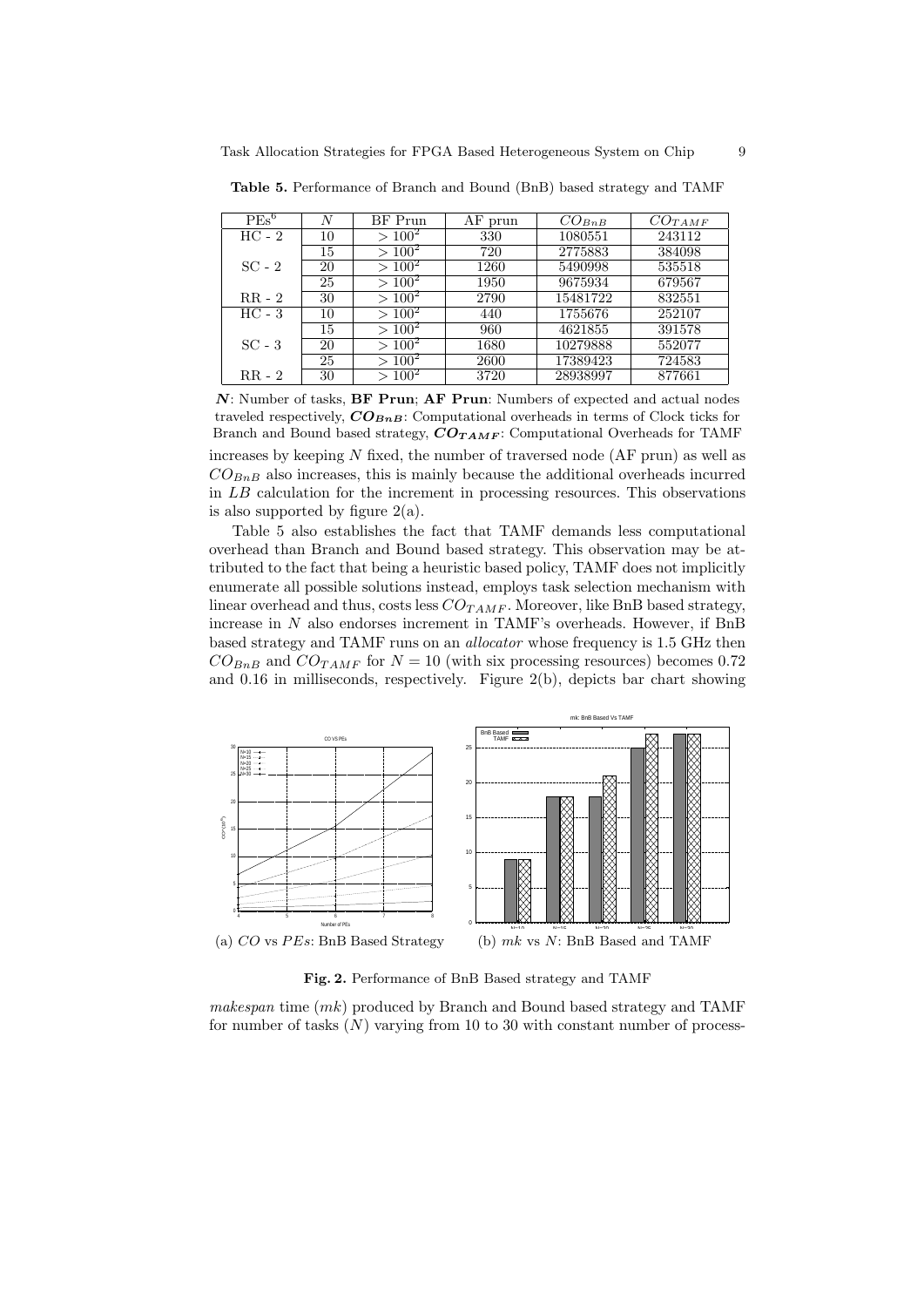#### 10 Atanu Majumder, Sangeet Saha, Amlan Chakrabarti

ing resources as 8. From the respective figure, it is very much evident that in most of the cases, the efficiency of Branch and Bound based strategy and TAMF (in terms of mk) is comparable. Through a deeper observation, it can be observed that for  $N = 20$  tasks, BnB based strategy provides  $mk = 18$  (slightly lower) while TAMF produces  $mk = 21$ . However, TAMF will cost  $CO_{TAMF} = 552112$ clock cycle which is 18.6% lower than the BnB based strategy (refer, Table 5).

## 8 Validation in Physical ZYNQ platform

Besides of the thorough theoretical and simulation studies, we have also validated the proposed strategies in actual FPGA based heterogeneous SOC (ZYNQ:ZC702) with synthetic task sets. The platform contains three distinct types of PEs that is the FPGA chip, dual core ARM Cortex-A9 processor and MicroBlaze (MB) processor. In the ZYNQ board, these ARMs are located in PS (Processing System) region and FPGA logics are separate as PL (Programmable logic) region [3]. In PL, the Reconfigurable Regions (RRs) are done to carry out the hardware task execution and Soft Core (SC) MB executes software tasks. In PS, ARMs are prefabricated and hence, termed as Hard Core (HC). It may be observed that the ZYNQ architecture resembles our adopted system model. Xilinx PlanAhead 14.4 and XPS, EDK, SDK 14.4 [3] tools are have been used for this validations.

## 8.1 Customization of the platform

For the purpose of the meaningful validation, the ZYNQ platform needs to be architecturally customized.

• In the PL, RR was properly marked and the execution of each task on that RR is ensured by properly maintaining the UCF [3] constraints.

• Two MBs are added in the PL using XPS IP-core. RR and MB are connected through inter PL bus architecture.

• The RR, MB both are operated with PLs clock (FCCLK) of 50 MHz frequency.

• One ARM core (core-0) is kept for possible task allotment and another ARM (core-1) works as allocator. These ARMs are operating using 667 MHz frequency. • Both the PS and PL are communicating through GP0 and GP1 port. PS and PL are also connected with OCM (On-Chip Memory) using AXI bus.

#### 8.2 Synthetic Task Set Creation

To cope-up with the customized platform, it is essential to have proper set of tasks. In our validation, we have constructed and profiled the sets of task. These task sets are taken from well known Benchmark task set named ITC'99 benchmarks [21]. This Benchmark consists of numerous task such as "Adder", "Decoder", "Integer to Float conversion" etc.

• Synthetic hardware tasks are created using VHDL code and performance of each such tasks is measured forming proper test-bench.

• Software tasks are written in system-c code. The execution performance of those tasks are measured for both MB and ARM. The execution cost of sample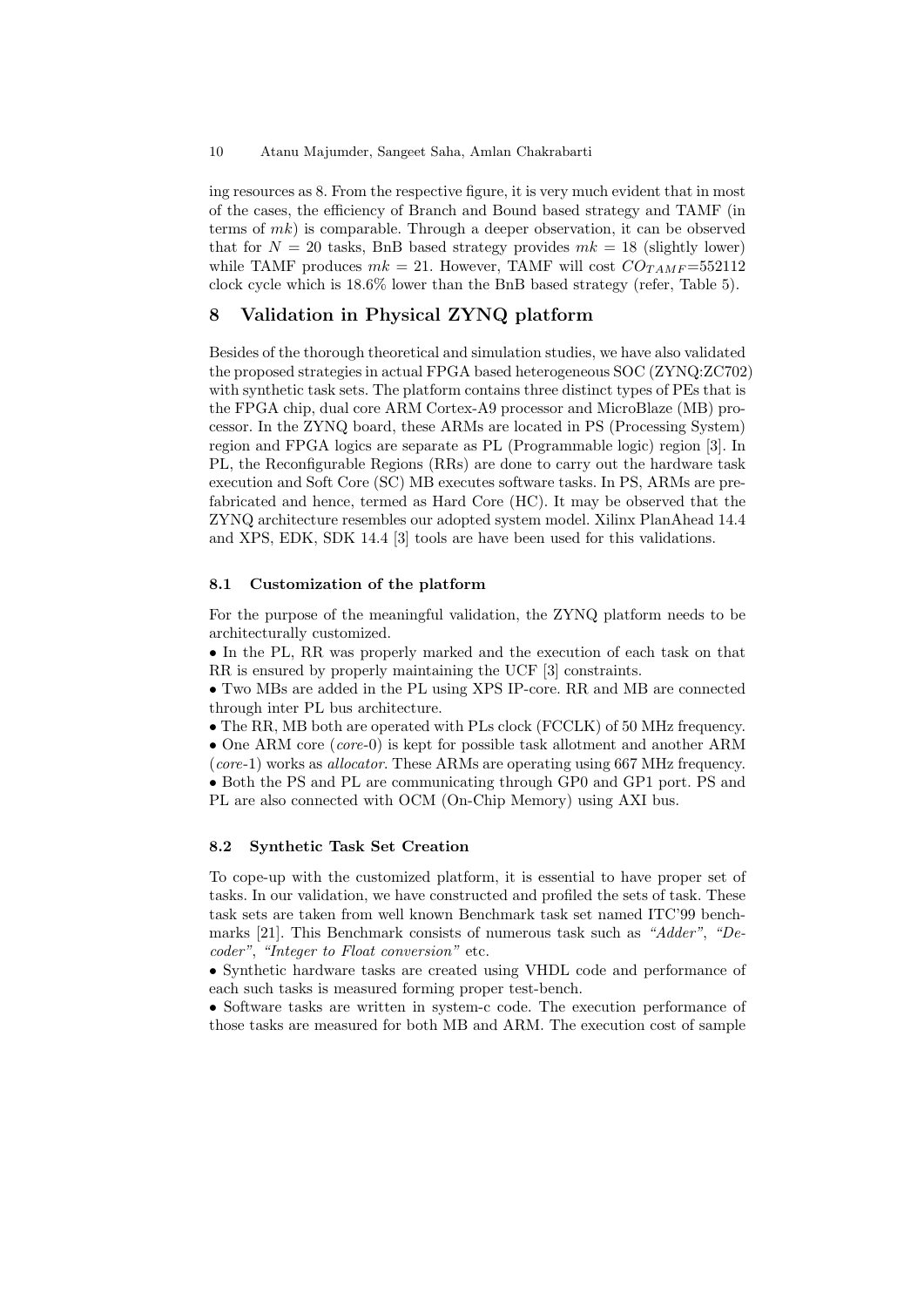Table 6. Benchmark tasks execution overhead ( clock ticks unit) on ZYNQ

| PEs  Dec   Add   I2F                |  | Lg2                            | <b>PEs</b>       | N <sub>1</sub> |      |      | $BF$   AF $ CO_{BnB} CO_{TAMF}$                             |
|-------------------------------------|--|--------------------------------|------------------|----------------|------|------|-------------------------------------------------------------|
|                                     |  | HC 460158 455920 464819 451817 |                  |                | Prun | Prun |                                                             |
|                                     |  |                                |                  |                |      |      | $\overline{HC} - 1\overline{10} > 100^2$ 330 1268233 483468 |
| RR   750                            |  | 35112   70089   465335         | $ SC - 2 $ - $ $ |                |      |      |                                                             |
| SC   41312   42736   87733   581298 |  |                                |                  |                |      |      | $ RR - 2 20  > 100^2  1260 1988597$ 791436                  |
|                                     |  |                                |                  |                |      |      |                                                             |

Table 7. Performance on ZYNQ

tasks is shown in Table 6

- At design time, each hardware task is stored in its executable format (as  $. bit)$ ) in external memory. In ZYNQ, such .bit files are stored in SD card.
- Software tasks are stored in executable  $(e \ell t)$  format in the external SD card.
- This external memory is present in PS region and linked with the allocator.

#### 8.3 Implementation and Outcomes

Both the strategies (Branch and Bound based and TAMF) are coded in systemc, compiled and stored (as respective executable format) in the SD card. At the system instantiation, ZYNQ starts booting from SD card and core-1 of ARM  $(allocation$ , initiates the execution of the respective strategy. After completion, the tasks allocation information are stored in a log file, in the external memory. Now core-1, will start allocation by transferring the respective *bit* file to the PL (if a task is assigned to PL region) and .elf to MB, core-0 of ARM respectively. In the similar way, the *allocator* further reads the task assignment information from the stored log file and allocates tasks (in their respective executable format) from external memory to appropriate PEs.

Table 7 shows the performance of BnB based allocation strategy and TAMF over different number of processing resources, on the ZYNQ platform. From the table, it can be concluded that the trends of results in the actual platform concur with the outcomes obtained through simulation studies.

#### 9 Conclusion

In this paper, we presented methodologies for allocating task sets on FPGA based heterogeneous SOC such that *makespan* is minimized. An optimal strategy and heuristic based technique is discussed. We designed, implemented and evaluated the algorithms using simulation based experiments and the simulation results were further validated through real implementation on ZYNQ platform.

#### Acknowledgments

This work was supported in part by the TCS Research Fellowship Award, granted to Sangeet Saha and TEQIP Phase-II project of University of Calcutta, India.

### References

1. Hayashi, T., Kojima, A., Miyazaki, T., Oda, N., Wakita, K., Furusawa, T.: Application of fpga to nuclear power plant i&c systems. In: Progress of Nuclear Safety for Symbiosis and Sustainability. Springer (2014) 41–47